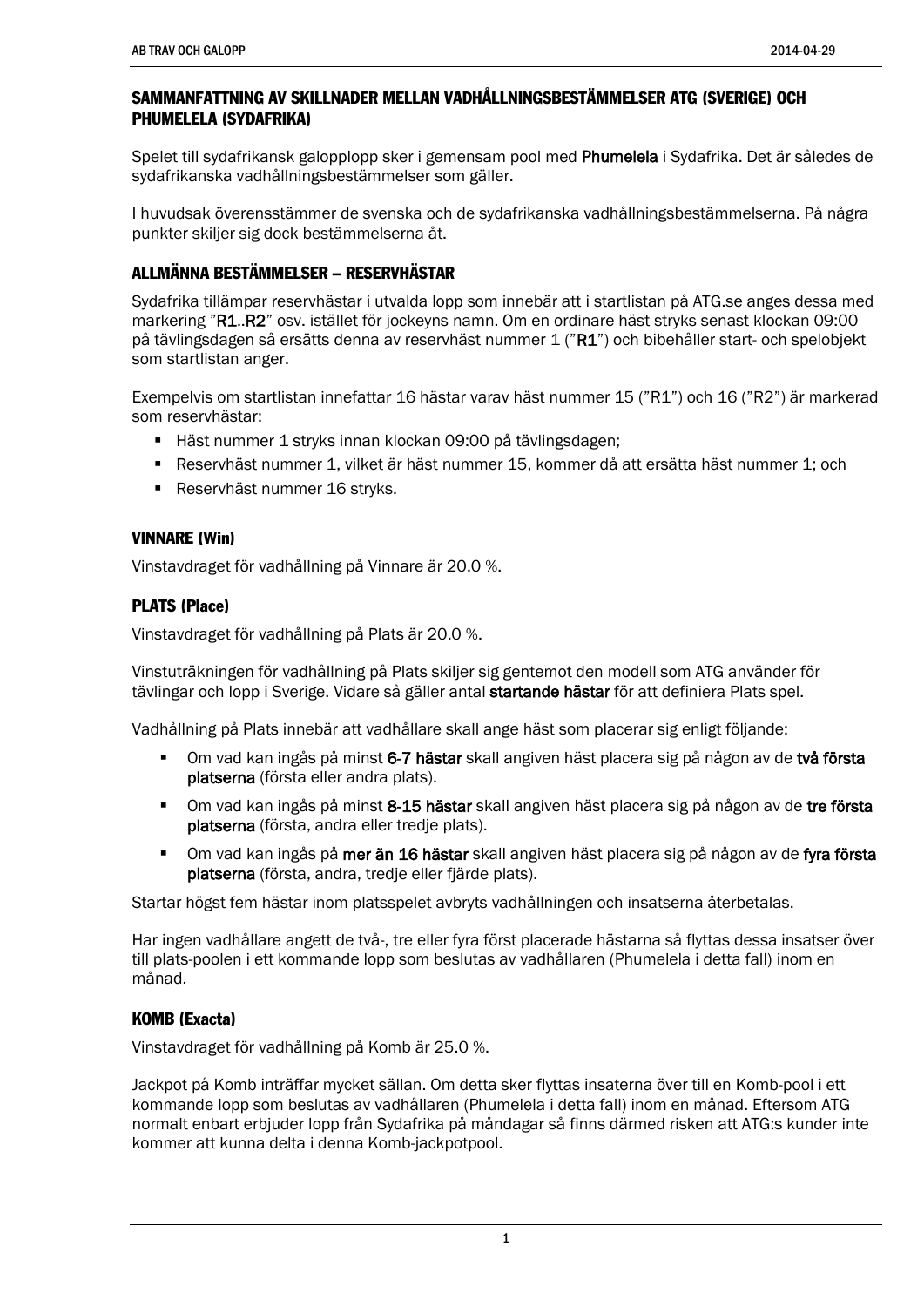# TRIO (Trifecta)

Vinstavdraget för vadhållning på Trio är 25 %.

Startar färre än tre hästar avbryts vadhållningen och insatserna återbetalas.

Om endast två hästar officiellt avslutar loppet, kommer vinstutdelningen ske på de hästarna i kombination med alla andra hästar som trea.

Om endast en häst officiellt avslutar loppet, kommer vinstutdelning ske på den hästen i kombination med alla andra hästar som tvåa och trea.

Jackpot på Trio inträffar mycket sällan. Om detta sker flyttas insatserna över till en Trio-pool i ett kommande lopp som beslutas av vadhållaren (Phumelela i detta fall) inom en månad. Eftersom ATG normalt enbart erbjuder lopp från Sydafrika på måndagar så finns därmed risken att ATG:s kunder inte kommer att kunna delta i denna Trio-jackpotpool.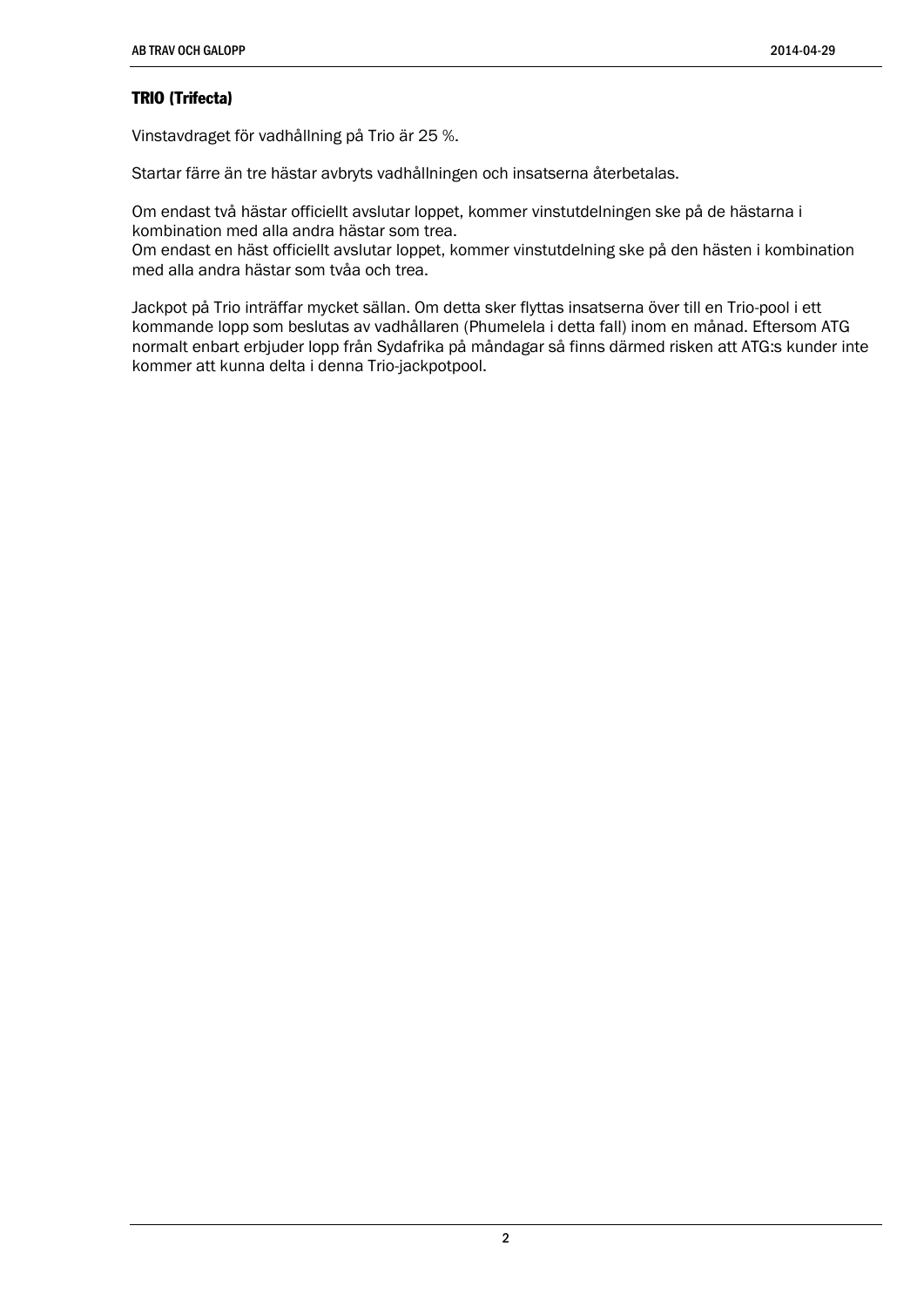# CHAPTER 1 - DEFINITIONS

1.21. RESERVE RUNNER: shall mean that horse that has been carded in the official race card as a replacement horse for any horse which may be scratched from such race before a particular time. This horse retains its carded number and forms part of the carded field

# CHAPTER 5 - HORSERACING BETS

## 5.1 WIN POOL

5.1.1 PURPOSE: The purpose is to select the winner of a specified race.

5.1.2 UNIT OF BETTING AND MINIMUM BET: Refer to Chapter 4.

5.1.3 BRACKETING OF HORSES: The bracketing of horses shall not apply to this pool.

5.1.4. CALCULATION OF DIVIDEND: The dividend shall be determined by dividing the net pool by the number of unit bets on the winning horse.

#### 5.1.5. DEAD HEAT:

5.1.5.1. Notwithstanding the provisions of Rule 5.1.4. whenever two or more horses dead heat the dividend payable shall be calculated in the following manner:

5.1.5.1.1 The net pool shall be divided into as many equal portions as there are dead heaters and each resultant portion shall then be divided by The number of unit bets wagered on the individual dead heaters.

5.1.5.2. In the event of there being no winning ticket on one of the dead heaters that portion of the net pool shall be carried forward and dealt with in terms of Rule 5.1.6.

5.1.6. CARRY FORWARD: In the event of there being no ticket on the winning horse the net pool shall be carried forward and added to a net win pool selected at the sole discretion of the Operator's Management, provided that such carry forward is made within one month of the original pool.

# 5.2 - PLACE POOL

5.2.1. PURPOSE: The purpose is to select a horse placedfirst, second, third or fourth in a specified race, subject to the provisions of rules 5.2.3.3.

5.2.2. UNIT OF BETTING AND MINIMUM BET: Refer to Chapter 4.

5.2.3. PLACE BETTING: Whenever there are -

5.2.3.1. Eight to fifteen runners, dividends shall be paid in respect of the horses placed first, second and third.

5.2.3.2. Sixteen or more runners, dividends shall be paid in respect of the horses placed first, second, third and fourth.

5.2.3.3. The Operators may offer place pools in races with less or more runners than specified in 5.2.3.1 and 5.2.3.2 above. For instance, a place pool may be offered on races with six or seven runners, where dividends will be paid in respect of the horses placed first and second or offer dividends for more than four places in certain circumstances.

5.2.4. CALCULATION OF DIVIDEND: The net pool shall be divided into as many equal portions as there are placed horses in terms of Rule 5.2.3. The portions shall be divided respectively by the number of unit bets on each of the placed horses and the results so obtained shall be the dividend payable subject to the provisions of Rule 5.2.5.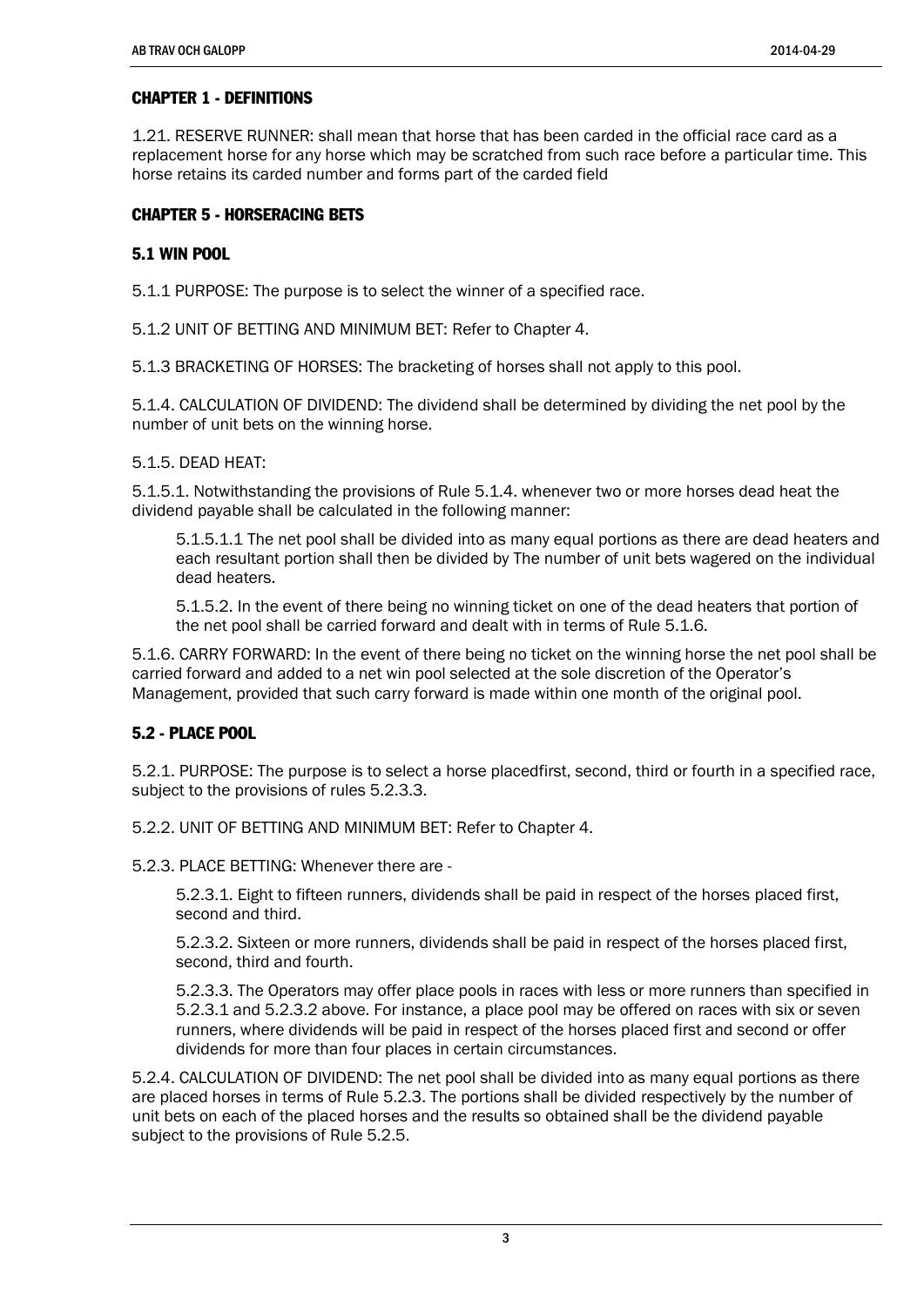#### 5.2.5. DEAD HEAT:

5.2.5.1. For the purpose of the calculation of dividends, horses dead heating for first place shall be deemed to have filled the first and second places, horses dead heating for second place to have filled the second and third places, horses dead heating for third to have filled third and fourth places and horses dead heating for fourth to have filled fourth place jointly.

5.2.5.2. Whenever a dead heat between two horses results in the payment of more place dividends than is provided for in Rule 5.2.3, the dividends payable shall be calculated as follows:

5.2.5.2.1. The net pool shall be divided into so many equal portions as, but for the dead heat, there would have been places in terms of Rule 5.2.3.

5.2.5.2.2. The dividends on the horses not involved in the dead heat shall be calculated as provided for in Rule 5.2.4.

5.2.5.2.3.The remaining portion shall be divided into two equal parts, which shall respectively be divided by the number of unit bets on each of the horses in the dead heat.

5.2.5.3.Should there be three horses in a dead heat, the dividends payable in respect of the dead heating horses shall be calculated as provided for in Rule 5.2.5.2 save that the money available for distribution among holders of tickets on the dead heating horses shall be divided into three equal parts.

5.2.6. CARRY FORWARD:In the event of there being no ticket on any of the placed horses, the net pool shall be carried forward and added to a net place pool selected at the sole discretion of the Operator's Management, provided that such carry forward is made within one month of the original pool.

### 5.3 - EXACTA POOL

5.3.1. PURPOSE: The purpose of the Exacta is to select two horses to finish first and second in that order in a race designated in the official race card as an Exacta Pool race.

5.3.2. UNIT OF BETTING AND MINIMUM BET: Refer to Chapter 4.

5.3.3. BRACKETING OF HORSES: The bracketing of horses shall not apply to this pool.

5.3.4. CALCULATION OF DIVIDEND: The dividend shall be determined by dividing the net pool by the number of unit bets on the winning horse combinations.

5.3.5. DEAD HEAT: Notwithstanding the provisions of Rule 5.3.4. whenever two or more horses dead heat the dividends payable shall be calculated in the following manner:

5.3.5.1.The net pool shall be divided into as many equal portions as there are possible dead heat combinations and each resultant portion shall then be divided by the number of unit bets wagered on those winning combinations. Provided further that should there be no unit bets on any of the possible winning combinations, that portion of the net pool shall be carried forward and dealt with in terms of Rule 5.3.6.

5.3.6. CARRY FORWARD: In the event of there being no ticket on any of the winning combinations the net pool shall be carried forward and added to a net exacta pool selected at the sole discretion of the Operator's Management, provided that such carry forward is made within one month of the original pool.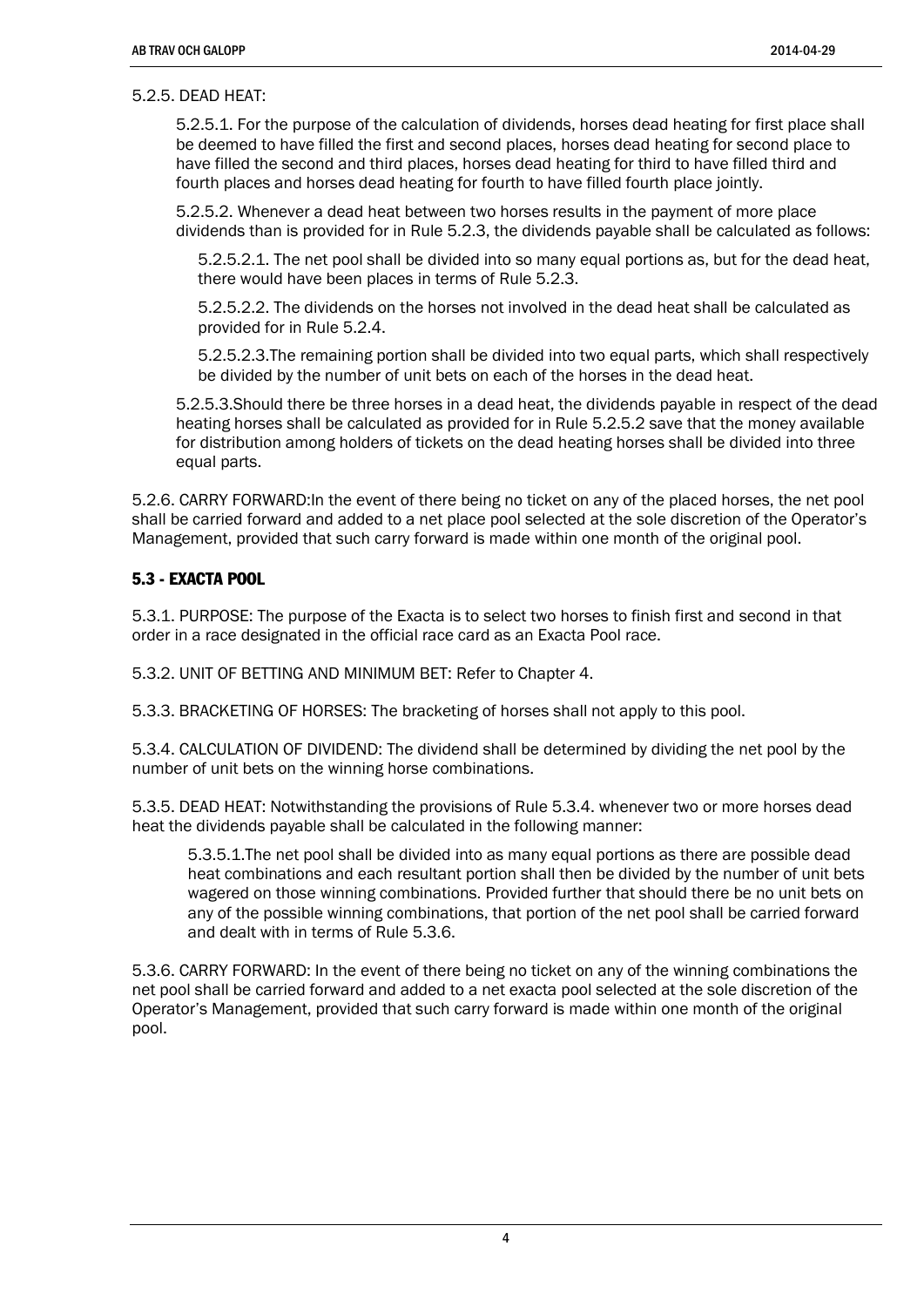### 5.6 - TRIFECTA POOL

5.6.1. PURPOSE:The purpose of the Trifecta is to select three horses to finish first, second and third in that order in a race designated in the official race card as a Trifecta Pool race and shall operate where there are three or more runners.

5.6.2. UNIT OF BETTING AND MINIMUM BET:Refer to Chapter 4.

5.6.3. BRACKETING OF HORSES:The bracketing of horses shall not apply to this pool.

5.6.4. TYPES OF ENTRY:There shall be 5 types of entry, namely:

5.6.4.1.A single entry where only 3 horses must be selected to finish in the exact order of selection.

5.6.4.2.A box entry where three or more horses may be selected to finish in the first three positions, irrespective of their order.

5.6.4.3.A Single Floating Banker Entry where one horse must be selected to run either first, second or third with three or more horses selected to fill the remaining two positions.

5.6.4.4.A Double Floating Banker Entry where two horses must be selected to fill any two of the first three positions with two or more horses selected to fill the remaining position.

5.6.4.5.A Multiple Entry where one or more horses must be selected for each of the first three positions.

5.6.5. CALCULATION OF DIVIDEND:

5.6.5.1.The dividend shall be determined by dividing the net pool by the total number of unit and fractional unit bets on the winning combination/s.

5.6.5.2. In the event that there are no full unit winning bets on a Trifecta pool, and at the same time, the sum of the percentage of bets purchased of all fractional winners is less than 100% of the unit of betting, then the dividend shall be determined for a full unit of betting and the balance of the dividend, i.e. not apportioned to the fractional winners, shall be either carried over in terms of Rule 5.6.9 or apportioned in terms of Rule 5.6.6.2.

5.6.6. DEAD HEAT:Notwithstanding the provisions of Rule 5.6.5, whenever two or more horses dead heat, the dividend payable shall be calculated in the following manner: 16

5.6.6.1.In the event of a dead heat resulting in more than one winning combination, the net pool shall be divided into as many equal portions as there are winning combinations, and each such portion shall then be divided by the number of unit bets on each of the combinations.

5.6.6.2.In the event of a dead heat for the First place between two horses they shall be deemed to have run First and Second, Second and First. There shall therefore be two winning combinations. Should three or more horses dead heat for First place there shall be as many winning combinations as there are possible combinations.

5.6.6.3.In the event of a dead heat for Second place between two horses they shall be deemed to have run Second and Third, Third and Second. There shall therefore be two winning combinations. Should three or more horses dead heat for Second place there shall be as many winning combinations as there are possible combinations.

5.6.6.4.In the event of two or more horses dead heating for Third place there shall be as many winning combinations as there are dead heaters.

5.6.6.5.Should there be no unit bets on one or more of the winning combinations as provided for under Rule 5.6.6.1 that portion of the net pool shall be carried forward and dealt with in terms of Rule 5.6.9.